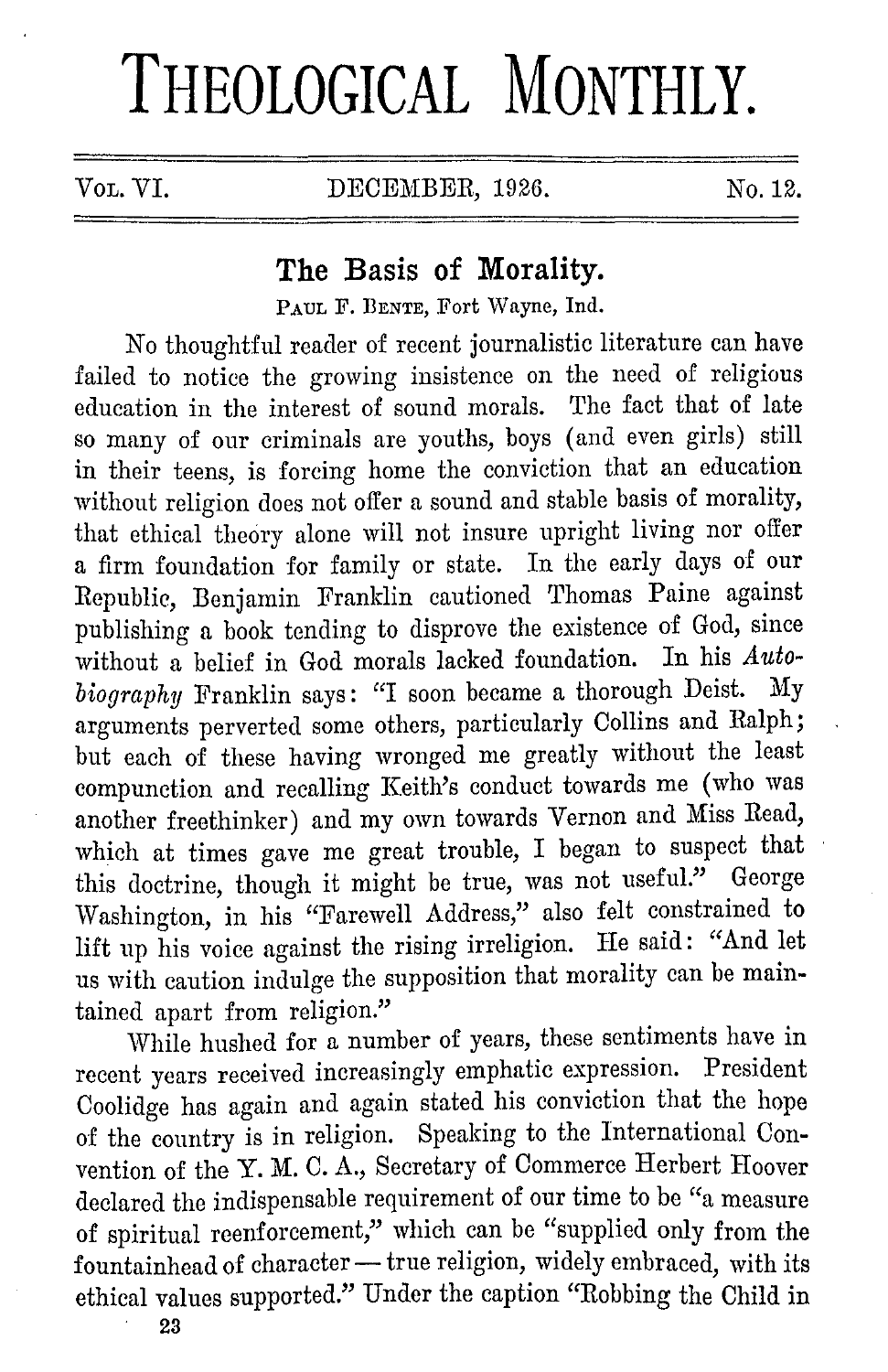## **THE THEOLOGICAL OBSERVER.**

**The Golden Jubilee of the Ev. Luth. Free Church of Saxony and Other States.** — At its recent convention the synod of our brethren in Germany celebrated the fiftieth anniversary of its existence. In 187G four congregations and their pastors formed this organization, which now numbers 48 pastors and professors and more than 40 parishes (54 congregations). Dr. Th. Nickel, president of the synod, opened this year's convention with a jubilee sermon based on Ps. 125. The change of the name of the synod which had been proposed  $(E_v, \cdot)$ Luth. Bekenntniskirche in Sachsen, Preussen u. a. St.) was rejected. The *Freikirche* reports that of the 54 congregations belonging to this body 22 have to rent the quarters where they assemble for worship. This certainly demonstrates that one of the crying needs of the Free Church is a well-endowed Church Extension Fund. A.

**Pulpit- and Altar-Fellowship between the Norwegian Lutheran**  Church and Ohio. - On this subject the *Lutheran Standard*, in its report on the recent convention of the Ohio Synod, wrote: "The Minneapolis theses as drawn up by joint committees of the Norwegian Lutheran Church and the synods of Iowa, Buffalo, and Ohio were adopted. The question of pulpit- and altar-fellowship on the basis of these theses was referred to the Districts. When all Districts have voted favorably, the General President shall declare pulpit- and altarfellowship with the Norwegian Lutheran Church in America established. Meanwhile the Joint Synod will nevertheless subsidize Spokane College of the Norwegian Lutheran Church to the extent of two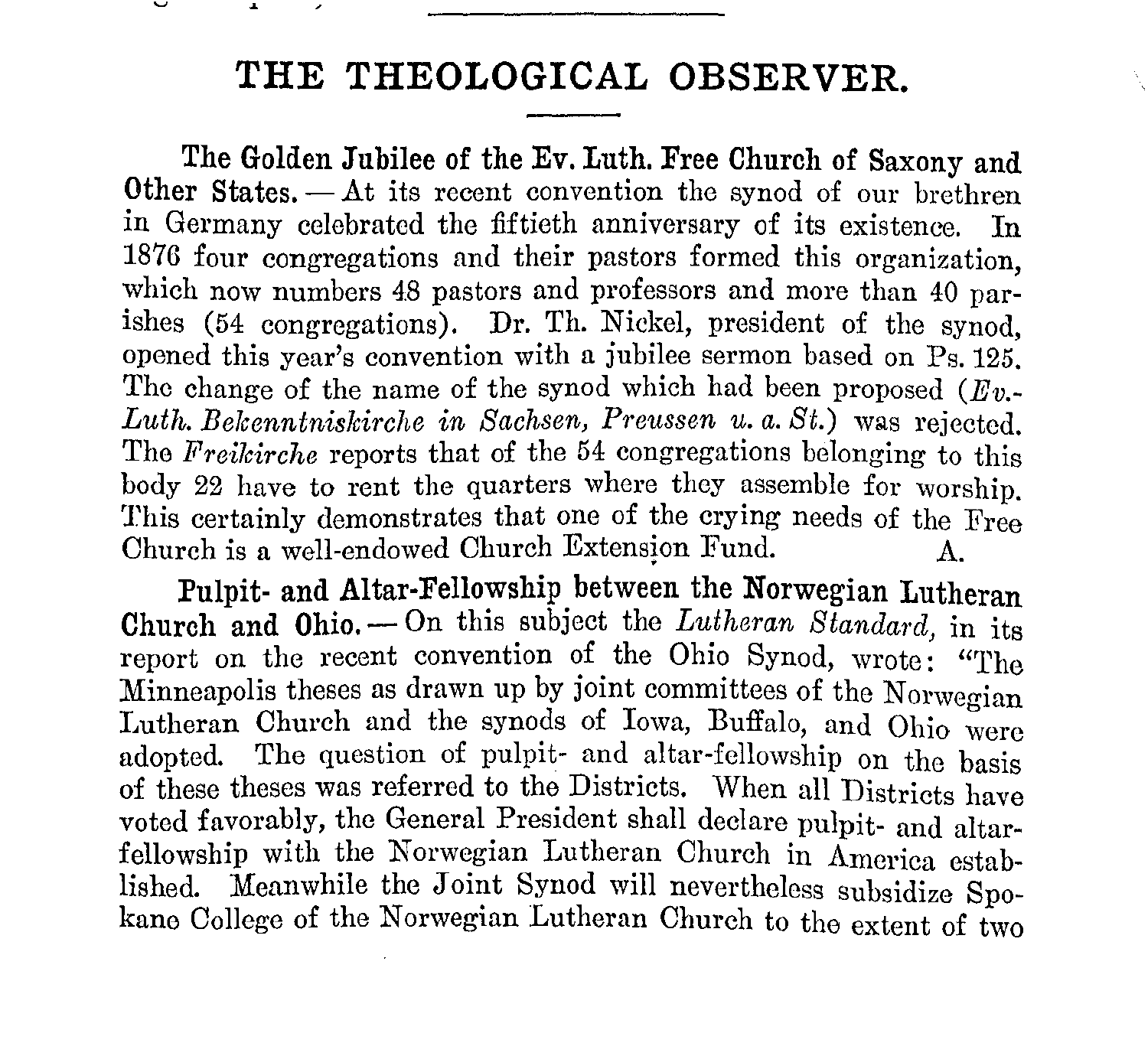professorships." We cannot recall having seen tho theses in question printed in one of the religious periodicals. In all probability they will appear in the official report of the Ohio Synod's convention.

A.

**Ohio's Action on the Intersynodical Theses. -- With reference** to the action of the Ohio Synod on the theses elaborated by committees of the synods of Ohio, Iowa, Buffalo, Wisconsin, and Missouri, the *Standard* says: "As no official version of the theses drawn up by the committees of the Missouri, Wisconsin, Iowa, Buffalo, and Ohio synods had as yet been prepared, and as our Districts could therefore not act on them, Joint Synod could not officially adopt these theses either. It was voted, however, to continue a committee on intersynodical relations." Supposedly what the writer means when he says that "no official version of these theses had as yet been prepared" is that so far no official English translation has been issued. A.

The Lutheran Church and Sectarianism.  $-$  This is the caption of an eloquent editorial in the *Lutheran* (Merger) of September 30. The writer's thesis is that the Lutheran Church is not a sect, because "it still holds fast with greater or less fidelity to the marks of a Church- the Word rightly taught and the Sacraments rightly administered." To this statement we shall gladly subscribe. We devoutly wish that these marks of the true Church, the preaching of the Word in its purity and the administration of the Sacraments according to the institution of Christ, would be insisted on wherever congregations bear the Lutheran name. If such a state of affairs could be brought about, the divisions in the Lutheran Church would soon cease, and the Merger and Missouri would unite. The editorial in question closes with a beautiful paragraph, which deserves being quoted and studied: --

"If the Lutheran Church in this country means to remain true to her confessional principle, she must not expect her pathway to be strewn with roses. She must learn to count the cost. To fall in line with the reigning laxity of belief; the tendency to flout creeds; to make charity a substitute for faith; to exalt ethics at the expense of repentance and justification; to praise fellowship and condemn fidelity to conviction, - all that is easy enough. It requires no sacrifice, no self-denial, no heroism. But to hold fast to the body of doctrine which proved the salvation of the Church in the sixteenth century and which is no longer appreciated or understood by the masses, save in isolated and disjointed parts, and to resist the tide of indifference that is bearing down upon it from seats of learning, from sensational pulpits and popular magazines and newspapers, is a task for men of heroic mold. If the Reformation principles are to live<br>in this country, the Lutheran Church must be equal to that task. If in this country, the Lutheran Church must be equal to that task. they are not worth contending for, the sooner the Lutheran Church dies or surrenders its identity to other bodies that are not specially eager to maintain them, the better. But we believe the Lutheran Church is here for a very definite and specific purpose and is destined in the providence of God to *live.*"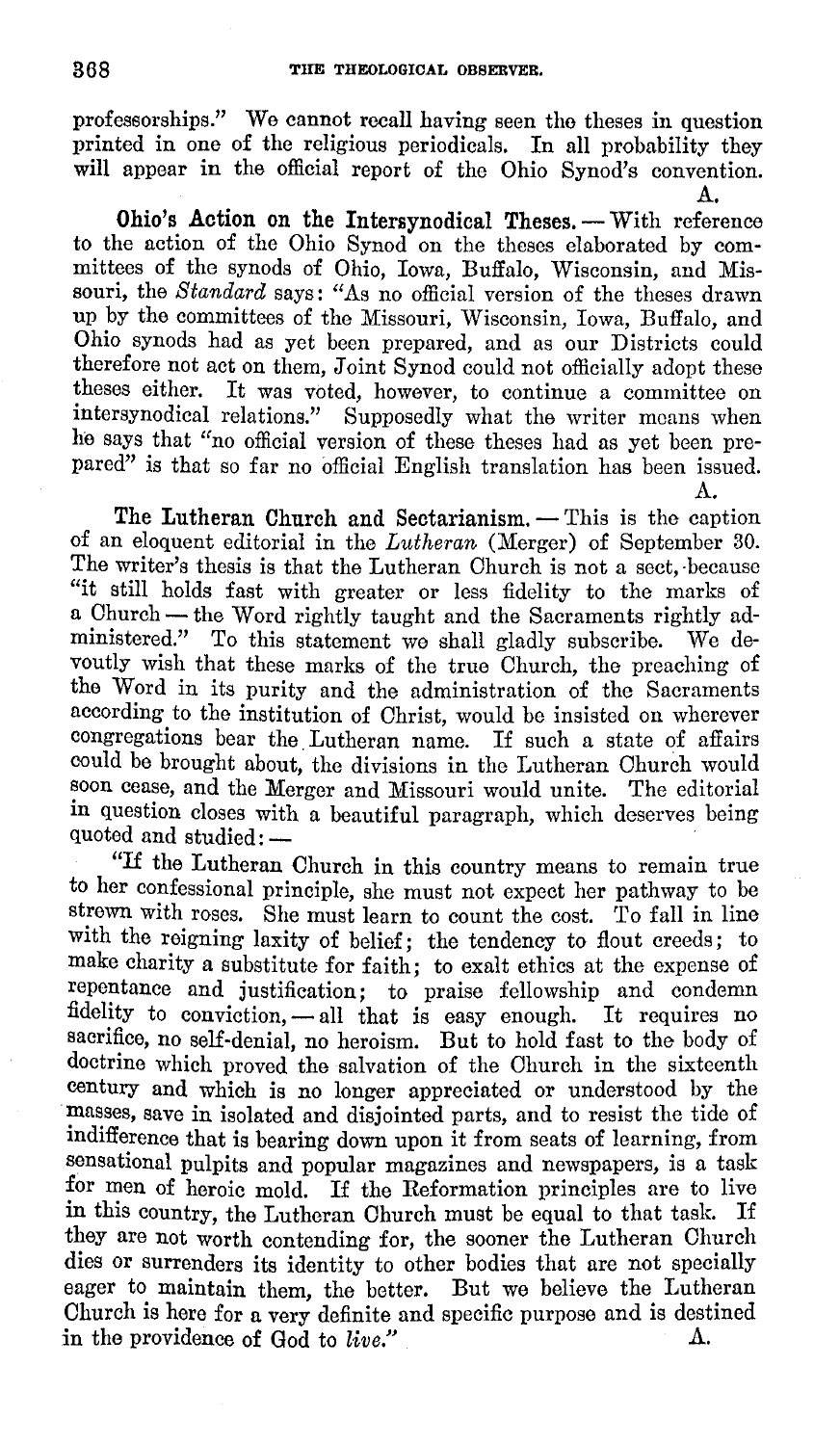The Sunday Evening Service. - We submit this item from the *Australian Lutheran* to the careful consideration of our pastors: -

. "In Tabor Congregation the Sunday evenings are devoted to Bible study, and, in addition to explaining a portion of Holy Scripture, the pastor, the Rev. T. Lutze, answers questions concernmg Christian doctrine and practise asked by the members. Needless to say, these evenings have proved most interesting and instructive.

"Recently a Sunday evening was devoted to a discussion of secret societies, Freemasons, Odd-Fellows, etc. Our pastor showed that the principles and practises 0£ secret societies (lodges) are contrary to Scripture: 1) because of the secrecy; 2) because of the oaths, in many instances blasphemous, and pledges; 3) because of the fellowship with unbelievers; 4) because of the false charity. At the close of the discussion special reference was made to Freemasonry, the mother of all secret societies. After numerous questions had been asked by those present and answered by the pastor, a young state school teacher who had followed the discussion with very much interest, gave the following testimony: 'My father and brothers are all Freemasons. I, too, was to become one as soon as I became of age. But after what I have heard this evening, I shall certainly not become a Freemason. And I feel sure that had my father and brothers known what there is to be said against the lodge, they would not have become Freemasons.' The testimony made a fine impression, and all were delighted to hear it. If but the whole Christian Church would hear united testimony against the lodge! The secret society system, with its rejection of Christ, is one of the most deadly agencies of the Evil One."

Apart from the testimony borne to the character of lodges, have we not here a suggestion that might help us solve our Sunday evening service problem? Why not let the center 0£ that service be the informal discussion of important religious questions or of portions of the Holy Scriptures, the congregation being invited to ask questions? We believe that i£ this course were followed, there would be many instances where the comment would be: "These evenings have proved most interesting and instructive."

Sunday Legislation. - This subject has occupied the attention of both our Government and our citizens almost from the very beginning of our national existence. In 1830 Representative Johnson of Kentucky made some remarks on this question, quoted in the *Lutheran Church Herald,* which admirably state the right position. We submit a few sentences: "Congress acts under a constitution of delegated and limited powers. The committee look in vain to that instrument for a delegation of power authorizing this body to inquire and determine what part of the time, or whether any, has been set apart by the Almighty for religious exercises. On the contrary, among the few prohibitions which it contains is one that prohibits a religious test and another which declares that Congress shall pass no law respecting an establishment of religion or prohibiting the free exercise thereof.... If Congress shall, by the authority of law,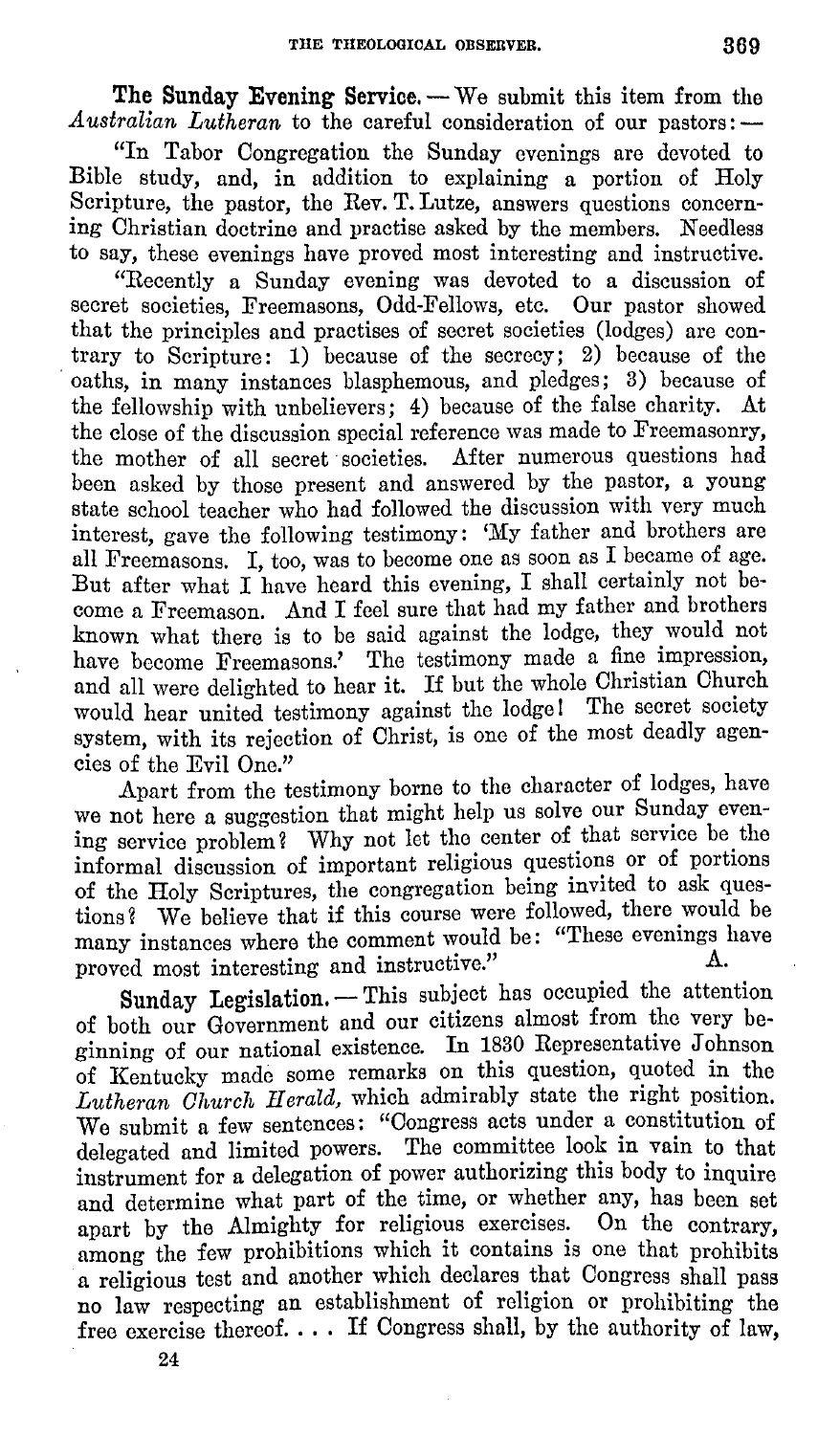sanction the measure recommended, it would constitute a legislative decision of a religious controversy in which even Christians themselves are at issue. However suited such a decision may be to an ecclesiastical council, it is incompatible with a republican legislature, which is purely for political and not for religious purposes.  $\ldots$ Despots may regard their subjects as their property and usurp the divine prerogative of prescribing their religious faith; but the history of the world furnishes the melancholy demonstration that the disposition of one man to coerce the religious homage of another springs from an unchastened condition rather than [from] a sincere devotion to any religion. The principles of our Government do not recognize in the majority any authority over the minority, except in matters which regard the conduct of man to his fellow-man.  $\ldots$  If Congress shall declare the first day of the week holy, it will not convince the Jew nor the Sabbatarian. It will dissatisfy both and, consequently, convert neither. Human power may extort vain sacrifices, but the Deity alone can command the affections of the heart.... Did the primitive Christians ask that government should recognize and observe their religious institutions? All they asked was toleration; all they complained of was persecution. What did the Protestants of Germany or the Huguenots of France ask of their Catholic superiors? Toleration. What do the persecuted Catholics of Ireland ask of their oppressors? Toleration. Do not all men in this country enjoy every religious right which martyrs and saints ever asked? Whence, then, the voice of complaint? Who is it that in the full enjoyment of every principle which human laws can secure, wishes to wrest a portion of these principles from his neighbor?"

**"Where Afric's Sunny Fountains Roll Down Their Golden Sand."**  It is with rejoicing that we pass on to our readers the following account of the *Sunday-school Times* on the progress of the Gospel in Africa: —

A.

"The Germans have a Sudan Pioneer Mission with eight workers. Their ministry is especially among the Moslem population, and their headquarters are at Wiesbaden. The Norwegian branch of the Sudan United Mission has begun work in the French Kameruns among the Mbum tribe, 80,000 strong, at Ngaundere and Tibati. The leader<br>is Mr. Nikolaisen, formerly a missionary in Madagascar. This is is Mr. Nikolaisen, formerly a missionary in Madagascar. This is a healthy region, three thousand feet above the sea. aries hope to get native helpers from the flourishing Christian communities in Southern Kameruns. The Canadian branch of the mission is prospecting among the Laka and Sara peoples, also in Northern Kameruns.

"A remarkable Christward movement is recorded in Mendiland, in the interior of Sierra Leone. At Segbwena the paramount chief with all his subchiefs and over 150 men have entered catechumen classes, and their women have also entered. The chief has been baptized and received the name of Constantine. The mission among the Mendis is only three years old, but in the villages the people gather in large numbers to hear the preaching. At Gbeka a church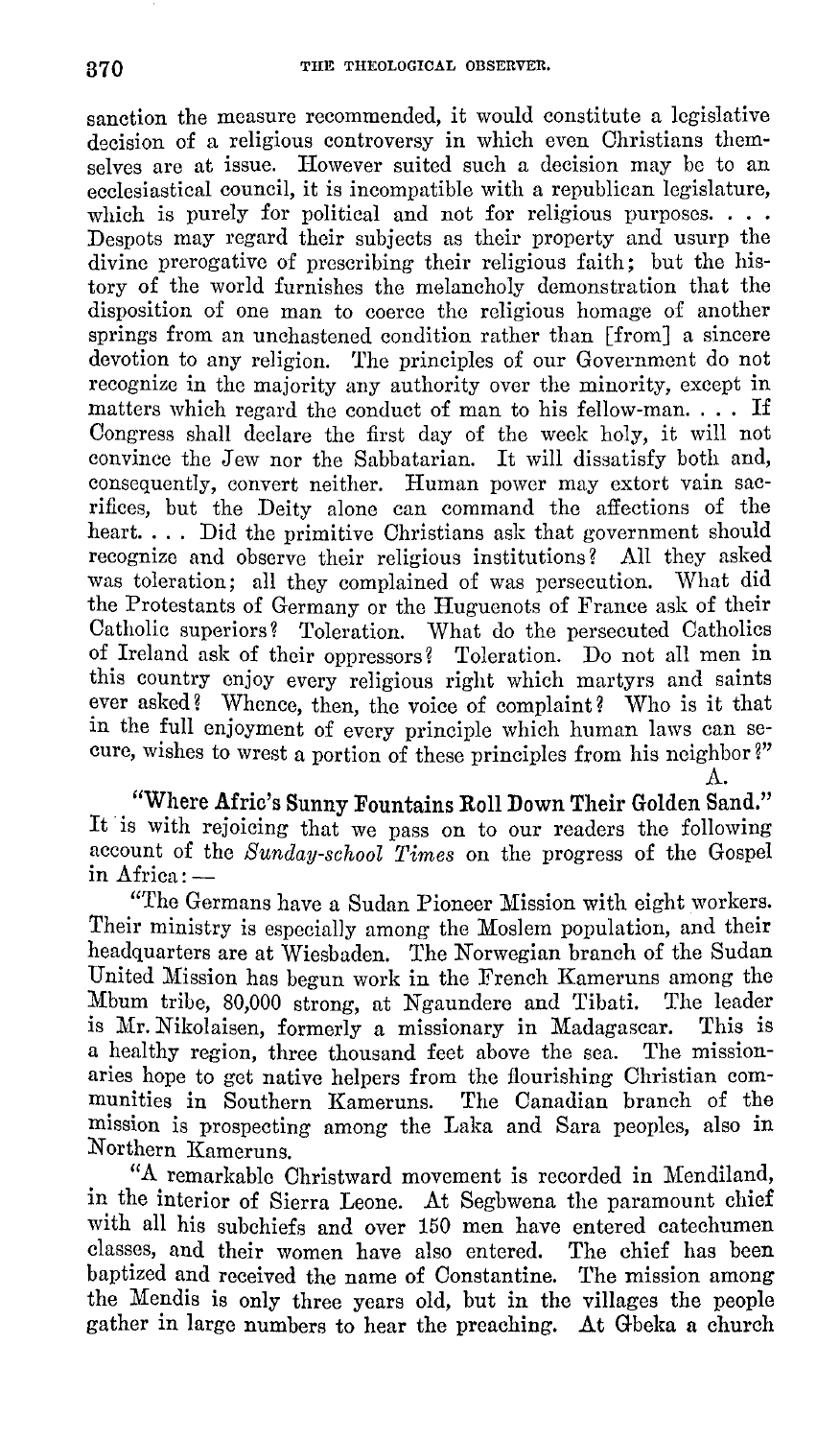has been built on the site of the Mohammedan mosque - no bad omen. New villages are opening up to Christian teaching in all omen. New villages are opening up to Christian teaching in all At Mogbongo town the number of converts this year was 600 as against 270 last year."

The Historical Trustworthiness of the Bible. - Summing up the results of his excavations at Kirjath-sepher, Dr. M. G. Kyle writes in the *Sunday-school Times* (Sept. 4, 1926): "We have come, step by step, to a solution of the problem which criticism has raised concerning the historical trustworthiness of the Biblical records at this point and, indeed, all along the course of Old Testament history. In the light of the civilization revealed here, what becomes of the critical view of the uncivilized, uncultured character of the patriarchal period, and in consequence of the impossibility of expecting the early portion of the Bible to have come from such conditions or to have been addressed to such people? Here is consecutive history from 2000 B. 0., or earlier, down to the Exile. A complete conspectus of that history is furnished. It is not only all that the Bible at its face value requires, but it illustrates its historical references and allusions in a most illuminating and pregnant way. The actual conditions of civilization and advancement in culture are far beyond what had been claimed as the meaning of the Biblical representations before these and other discoveries were made. Every new discovery but serves to widen and deepen the impression concerning the greatness of that civilization. It is not even that Israel, in later years of her national history, made great advancement, but all our discoveries show rather a deterioration in Israelite times; the Canaanite civilization of the Early and Middle Bronze Ages, patriarchal times, surpassed that of the Israelites in subsequent years. In the light of all this, what becomes of that view of Christianity delighting to call itself by the complimentary title 'Modernism'? It bases its philosophy upon the 'assured results' of this same criticism which is now, by the facts, so thoroughly discredited. While we have here the 'results' of only one city, it is a typical city, and the results are exactly in accord with isolated parts of the same results attained at other places. The religious philosophy known as Modernism has not been able to carry its devotees to heaven; and now that its foundation, the assumed untrustworthiness of Scripture history, is taken away, it will not be able to get them safely back to earth. 'Heaven and earth shall pass away, but My words shall not pass away.' Matt. 24, 35. 'Forever, **O** Lord, Thy Word is settled in heaven.' Ps. 119, 89." MUELLER.

The Vatican Favors Franco-German Accord. - The daily press recently carried a significant item, cabled to this country by a special European correspondent, which reports both that the papal diplomats wish to see France and Germany get together and the reason why such *rapprochement* is desired in the Vatican. The dispatch stated: "It [the Catholic Church] wants to get control of Germany politically. Tho Prussians, with forty million Protestants, are dominating Germany, although the Rhineland and South Germany are Catholic. To throw the balance the other way, German Catholics want to annex Austria, adding eight million more Catholics to the German vote and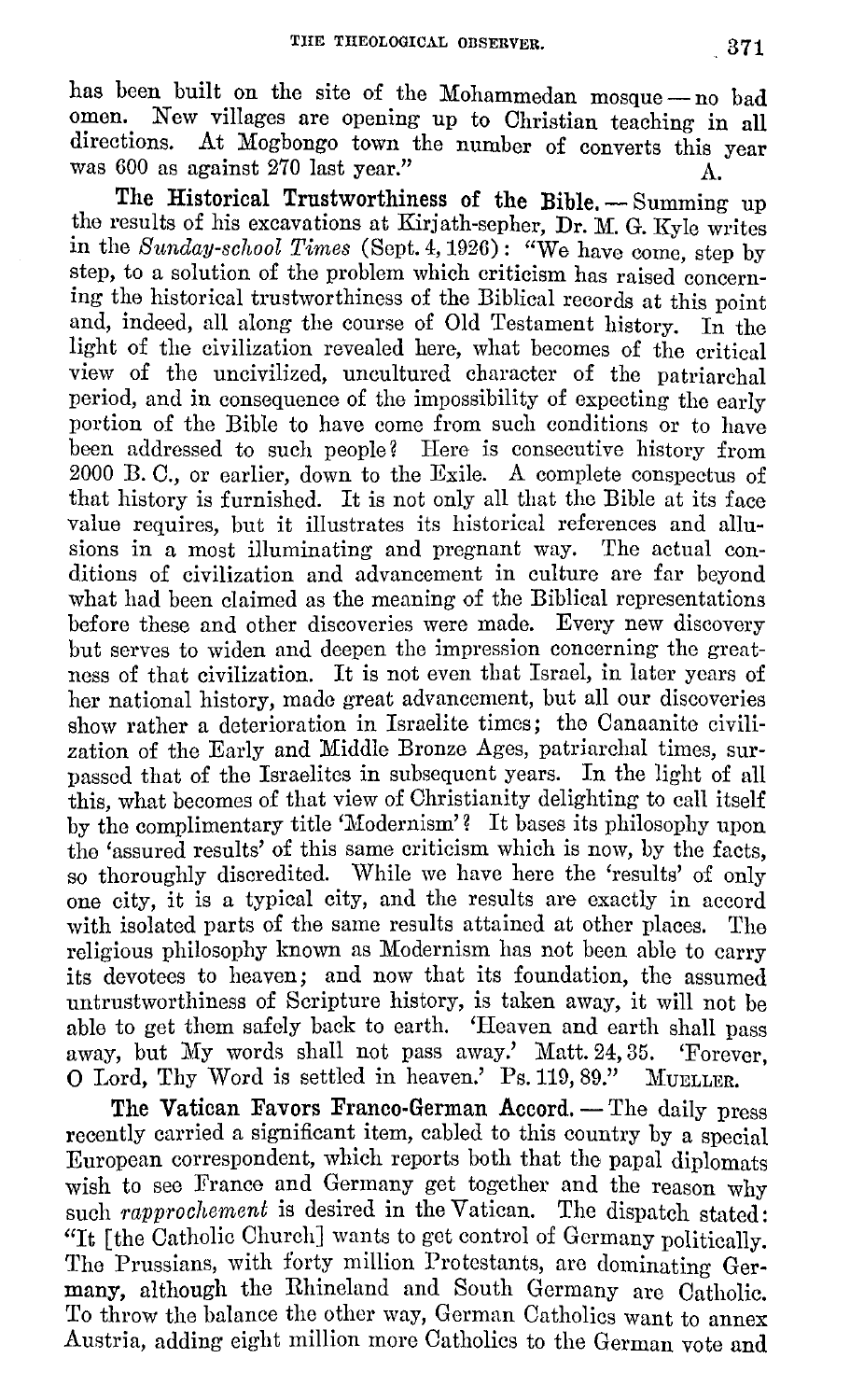overshadowing Protestant influence. But they cannot annex Austria unless France withdraws its objections. To overcome French opposition, there was a meeting in Strassburg of leading German and French Catholics last summer, ostensibly to talk over the question of *rapprochement;* but at the meeting the Austrian question arose, and the German and Austrian Catholics argued with the French, telling them that as good Catholics they ought to permit Germany to annex Austria, as that would give the Vatican power to direct Germany into peaceful ways and secure security to France. This argument, which was advanced by German and Austrian lay Catholics, including former princes and industrialists, is supposed to have made a deep impression on the French, who were represented by industrialists and important generals, who are strongly Catholic. The majority of important generals, who are strongly Catholic. French military leaders are Catholic and clerical **in** internal politics." The remaining part of the dispatch dwells on the objection which Italy raises to the plan. It will be interesting to observe whether Roman Catholic influence will be strong enough to muzzle Mussolini in this instance.

**Rant in the Pulpit.** — "Cant and rant are twin evils," writes the *Watchman-Examiner* (Aug.19, 1926), "though by no means confined to the ministry. Lawrence Abbot, in a recent *Outloolc,* had several interesting observations on cant in the legal profession, occasioned by opposition to the Volstead Law. But rant is more common in the ministry than elsewhere, because the ministry is the largest body 0£ professional public speakers, and rant is the common vice of public speakers. When a preacher becomes warmed to his task his voice naturally becomes more declamatory and falls into an agreeable cadence; but if there is no corresponding impressiveness of thought, his utterance is hollow, and the hearers ask, To what purpose is this waste of function? It might better have been poured into a lamp and burned as midnight oil. Alas for the preacher who has this fatal facility of speech! To rant is, in Shakespearian phrase, 'to draw out the thread of verbosity finer than the staple of argument.' use a more homely comparison, it is the effort to bring up a large family of words on a small income of ideas. A story is told of the late Dr. P. S. Henson that on a certain occasion when he was being congratulated for having delivered a good sermon, he confessed to having had to spend ten minutes in the midst of the discourse 'just hollering' until he could remember a point he had planned to make, but had forgotten for the moment. His friends said that that was the best part of his sermon. Unfortunately not every preacher can open his mouth and 'holler' like Henson. When some try to do it, they simply rant, and their discourse becomes like a 'tale told by an idiot, full of sound and fury, signifying nothing.' It is like the effort of the smart, but unprepared student to 'get by' in an examination when he explains the sleep-producing effect of opium by saymg that opium possesses a dormitive property. Words alone never explain anything. Like the artist's paint they must be mixed with brains. It requires only a little practise in preaching without thorough preparation to convert a preacher into a ranter. One of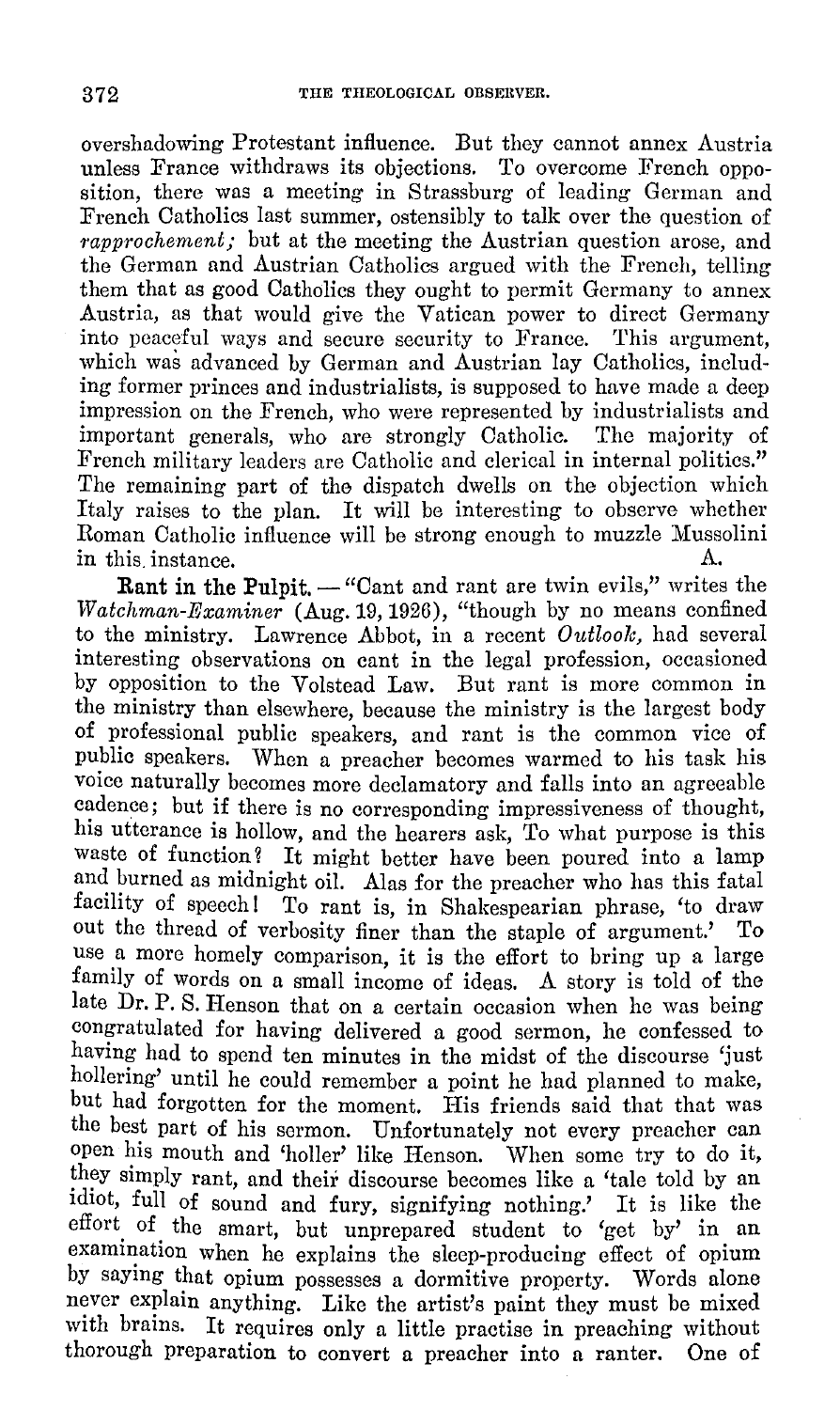Shakespeare's characters, after listening to a conversation between two manipulators of words, said of them that they had been at a great feast of languages and carried away the scraps. When a ranter is in the pulpit, there is nothing for the people to carry away but scraps." away but scraps."

Is Personal Experience or Emotion a Safe Basis in Religion ?-The Methodists have always been known for emphasizing that a person must feel that he is saved. The German theologians, who, beginning with Schleiermacher, made the subjective element supreme in religion, took a position not far different from that of the Methodists. Dr. Patton, in his new book *Pundamental Christianity,* thus characterizes Schleiermacher's position: "According to Schleiermacher, the New Testament is the record of the Christian consciousness of the apostolic age; but the Christian consciousness of a later age may be different, and in so for as it may differ, it has a right to supersede the record of the Christian consciousness of the early Church. The outcome of this principle would be that the Christian consciousness being in a state of constant flux, no one can predict what the consciousness of the next age will affirm, and therefore no one can put much confidence in what the Christian consciousness of the present age affirms." To the Modernist likewise the *ego* is the real norm of religious truth. "Does your religion satisfy you? Then keep it by all means." That is their advice.

In criticism of such a position, which has abandoned the objective basis of Christianity, the *Presbyterian* writes: --

"On what certainties can a religious experience be based, except as an inflated feverish emotion, with its dangerous delusions and imaginations, unless it is founded upon the rock of truth, stable as the eternal hills? That truth, we feel, must somewhere be revealed and recorded, and untold millions of men are convinced that the Bible is both the revelation and the record of that truth. They believe that it is the norm at which all experience of the inner life must be tested. Joseph Smith thought that the Scriptures are true, but insufficient; and so his visions were added, and Mormonism came into the world. Mrs. Eddy thought that the Scriptures are true, but insufficient, and so her visions were added, and Christian Science came into the world. The Misses Hyde [Fox?] thought that the Scriptures are true, but insufficient, and so the messages from 'familiar spirits' were added, and modern Spiritism came into the world. If the experiential theory prevails, another false religion will soon be born. 'To the Law and to the Testimony  $? - No$ amount of mental visions or syllogisms can take the place of facts. Christianity is a historical fact and rests upon historical facts, fully testified and recorded: the coming of Christ into the world by the new birth, His death on Calvary for the sins of the whole world, and His resurrection from the dead, which fact is supported by a divinely ordered testimony which surpasses in certainty any other testimony given to men. This £act must be removed and their testimony destroyed before Christianity can be injured or clouded. Until this is done, the various isms are but deceitful dreams." A.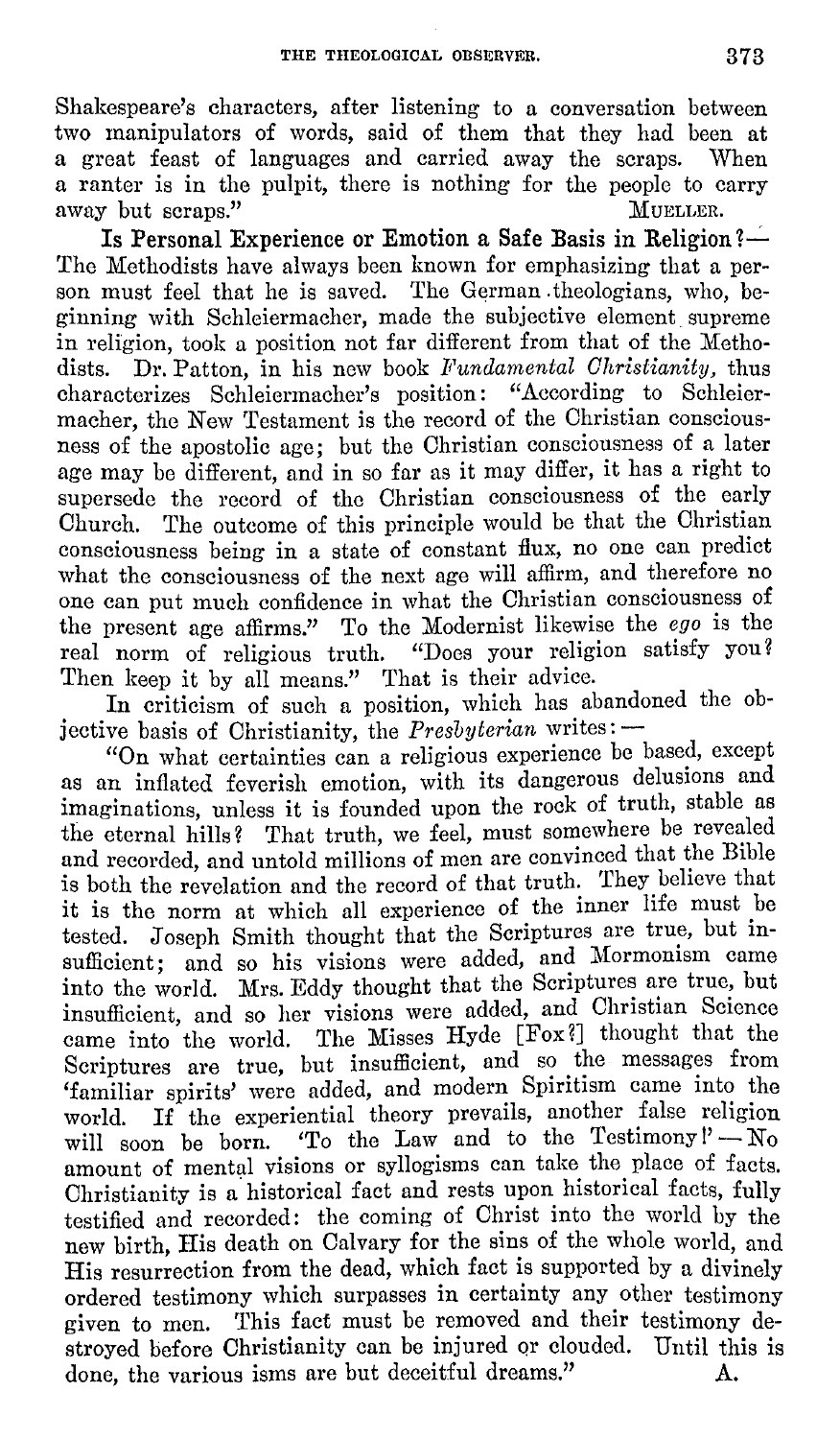The Theology Taught at the Large Schools of Our Country. — The book of Ernest Gordon, entitled *The Leaven of the Sadducees, or Old and New Apostasies,* is hailed by the conservative press as an important and very informing work. According to an extended survey of the contents given in one of our exchanges, the fifth chapter treats of the "Religious Education Association." The reviewer whom we quote says of this chapter: "It shows that, while this organization [the Religious Education Association] has a smoke screen of evangelical members, yet it is largely dominated by Unitarians or their sympathizers. Especially deplorable from the viewpoint of evangelical Christianity is the fact that the Bible chairs in the colleges are nearly all in charge of teachers in close touch with the Religious Education Association. As our author (E. Gordon) rightly says:-

" 'That the Religious Education Association, with its Jews and Unitarians, its Lcubas and Starbucks, should actually be engaged in drawing up a religious educational scheme for the Christian institutions of the country is perhaps the last word in effrontery. this is the case, and its department of universities and colleges, of which the freethinker Prof. Starbuck has been executive secretary, has a committee for the standardization of college and university Biblical departments which has been at work about seven years and has classified about three hundred of the colleges. While it has long been known to the informed, many will be surprised to learn that the Bible chairs in nearly all our leading women's colleges -- Mount Holyoke, Wellesley, Smith, Bryn Mawr, Vassar, are mentioned -arc occupied by anti-evangelicals. It is only too obvious that the Religious Education Association seeks to dominate the religious education of the American youth. In as far as it succeeds, under its present leadership, it will fare ill with evangelical Christianity. It is high time evangelicals were awakening to the peril of the Religious Education Association. It has been, and still is, Unitarianism's most effective instrument in furthering the working of its leaven. Either its leadership must be changed, or it should be repudiated by evangelicals everywhere.'"

In other chapters, in which Mr. Gordon discusses "the apostate seminaries," he considers the sad cases of Andover, Union Theological Seminary of New York, the Divinity School of the University of Chicago, Newton, Rochester, Crozer, Colgate, Oberlin, Hartford, Garrett Biblical Institute, and Boston University School of Theology. Tho situation is very critical indeed for Biblical Christianity. The leaders of the Church, who are supplying the rank and file with literature and educating the future ministers and teachers, have largely abandoned belief in the fundamental facts of Christianity and become thoroughgoing Rationalists. When one comes across a book like that of Mr. Gordon, one is inclined to exclaim: "He that hath ears to hear, let him hear."  $\Lambda$ .

Air Schools of the Bible. - One of our correspondents sends the following interesting information: **"A** new departure in religious education will be undertaken by the Philadelphia School of the Bible,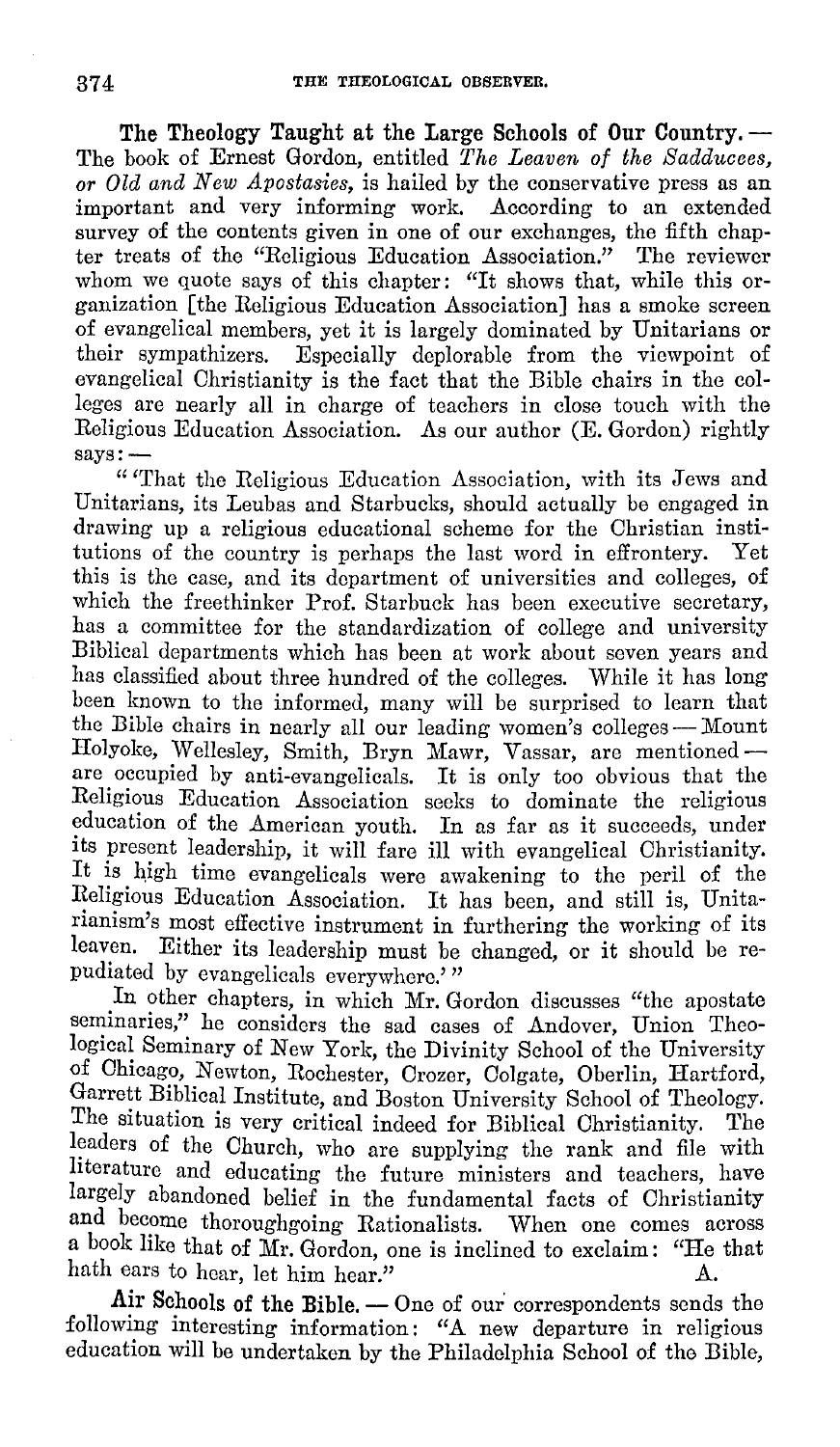which yesterday commenced the enrolment of students in the Air School of the Bible. The first lecture will be broadcast from Station WRAX, Philadelphia, over a 268 meter wavelength, at 8.45 P. M., October 7, by Dean William L. Pettingill. The course of lectures on Biblical subjects will be continued every Thursday evening for ten Registered students will be given written examinations<br>w and will be credited for the work accomplished. The periodically and will be credited for the work accomplished. announcement of the innovation states that Dean Pettingill, who is a noted Biblical authority, will describe and interpret the numerous colorful episodes of the Bible, and that the program wjll also include vocal and instrumental music. The Philadelphia Bible School was founded in 1914 by Dr. 0. I. Scofield. It is an interdenominational institution for the free training of young men and women for the ministry. Station WRAX has been established by Rev. 0. R. Palmer, pastor of Berechah Gospel Church, Philadelphia."

We regret that we cannot recommend the theology of this Bible School. A minister who is not affiliated with our Church asked us recently to set him right on the following doctrine, which he had read in *Serving and Waiting,* a periodical published by that school. He quotes the following sentence: "If a believer sins, he will be chastened by the Lord so that he may repent and be forgiven; but if such a person die before he repent, he will go straight before the Father's throne and be saved for ever." That is Calvinism in its worst and most unscriptural form. The matrix of the multiple most unscriptural form.

An Honest Heretic. - "In the *Forum* Dr. Samuel McChord Crothers, a Unitarian minister," writes the *Watchman-Examiner*, "tells why he left the Presbyterian Church and became a Unitarian preacher: 'Nobody in the church made any objection to my preaching. I must be my own heresy hunter; but once begun, I resolved to make a thorough job of it. I had promised to preach according to the system contained in the Westminster Confession of Faith. Was I doing it? I reread the Confession and found it terrifyingly lucid. These seventeenth-century divines had a remarkable skill in defining exactly what they meant. When I completed my selfimposed task as heresy hunter, there was no reasonable doubt in my mind. Whatever I was preaching, it was not the doctrine which I had promised to preach. So I ceased to be a Presbyterian minister and resolved not to enter the ministry of any Church that demanded adherence to any formal creed.'" If all liberalistic ministers in the sectarian churches of our country would follow the honest course of Dr. Crothers, the majority of the churches, we fear, would become<br>wearnt, But what a distressing state of affairs! MUELLER. vacant. But what a distressing state of affairs!

Inside the Mormon Temple. - It is a well-known fact that Mormon temples after their dedication are closed not only to the "Gentiles," but also to all Mormons who do not abstain from liquor, tobacco, and other "filthy and degrading habits" and do not observe the tithe-law conscientiously. The rrededication period, however, is used industriously for the propagation of the teachings of the cult, and "Gentiles" are then not only admitted, but even welcomed by the Mormon guides, who make full use of the opportunity to missionize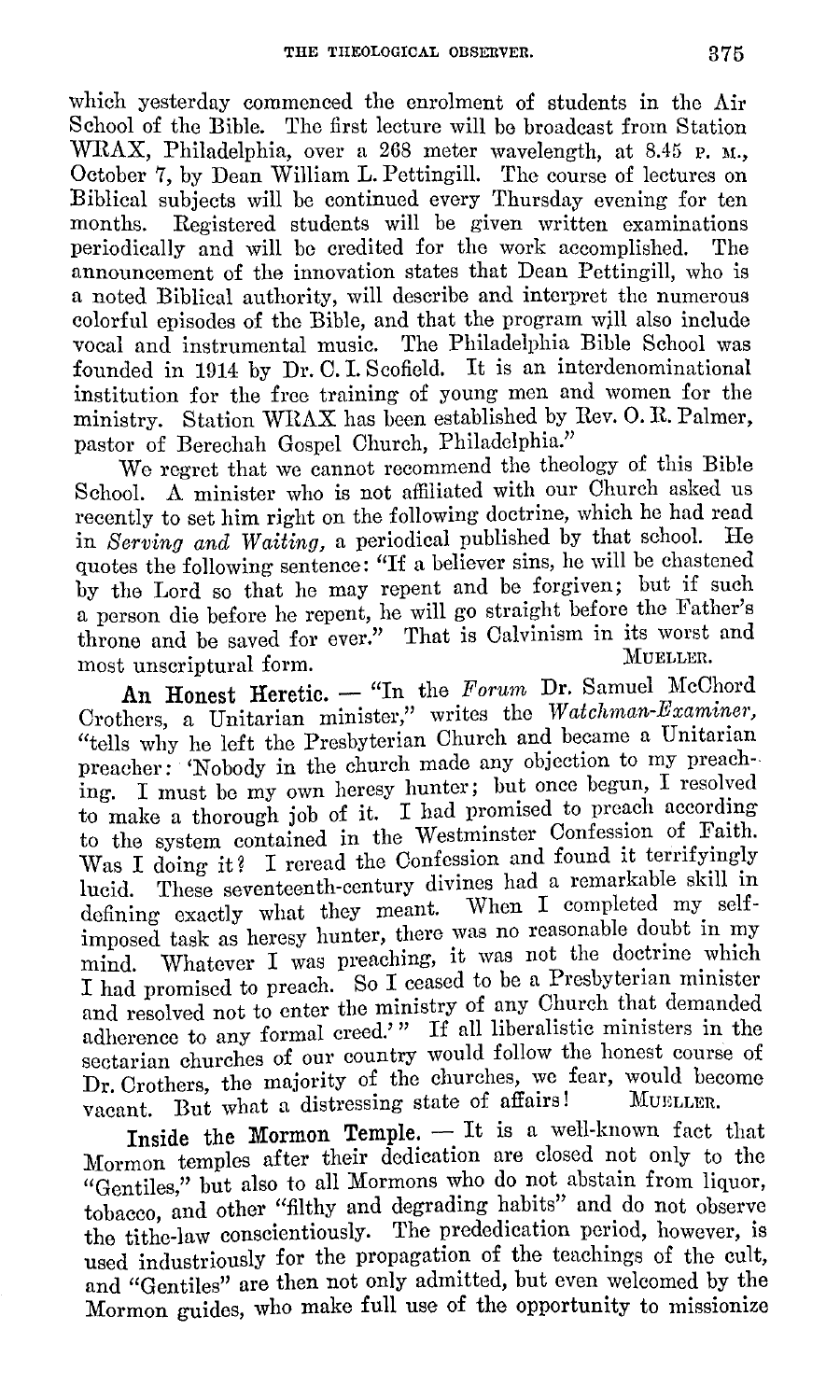among them. In the *Lutheran* of September 9 Superintendent Hillerman, after having visited the new Mormon temple at Mesa, Ariz., describes in a most interesting manner the "inside" of this impressive one-million-dollar structure, which is a copy of the temple at Salt Lake City. He writes: "No preaching services, or what could be strictly termed periods of worship, are ever held in the temple. It strictly termed periods of worship, are ever held in the temple. is devoted solely to the ceremonial and instruction for the 'perfecting of the saints.' Near the rear entrance on the ground floor is the vast baptistry, an immense bowl fashioned after the presumed structure of the great brazen sea in Solomon's Temple. Into this bowl the administrant and the candidate enter, at either side of the rim of which sit the scribes, who make close and particular record of the candidate and his ancestry. In this bowl, too, occur the baptisms for the dead, and this vicarious baptism can be made as often as one may wish, until he has all his forbears safe in glory, provided he has the will to do it and the fee to recompense for it. On the walls of this room are crude pictures covering the entire sides, representing Joseph Smith and his companion receiving the revelation from the Lord concerning baptism, and the administration of this baptism by these men, one to the other. Leaving this room, we ascend a flight of stairs into the first room of instruction. Around the four walls of this room is one continuous crude picture representing the creation, beginning with chaos and proceeding through the various steps as outlined in the first chapter of Genesis, save that no man is shown at the conclusion. In this room the candidate is taken and given his first lesson. From this room we ascend another flight of stairs and come into the 'Garden of Eden,' which is depicted in daubery on the walls. The import of this room was not quite clear, but something of the marriage relation is presented, something of the Edenic state that God would establish for men. From there, by another flight of stairs, we ascend into the first of three rooms that are intended to portray the various grades of glory, 'of the stars, of the moon, and of the sun.' This first room was horribly rude in its rough desert picture of desolation, with its birds and beasts of prey. It portrayed the nature of those on the lowest level who had not yet come to an appreciation of divine things. Up another flight of stairs we came to the 'glory of the moon,' a room tinted in light colors, but without pictorial representations. The crassness and crudeness of the lower order is now in great part done away, and the soul is coming into an appreciation of divine perfection and beauty. This is the teaching to be impressed here. Up still another flight of steps we enter the room depicting the 'glory of the sun.' Also this is devoid of pictures, but a ceremonial desk is installed at one end with a large mirror to its rear. It is here that the saint is to come to an understanding of the nature of intimate communion with God. Beyond and above this room, reached by another flight of stairs, is the 'holy of holies,' completely lined with mirrors, so that the saint may have impressed upon him the truth that all our sides and attitudes are ever visible to the Almighty, from whom nothing can be concealed."

As the Mormons will next year celebrate the centennial of the founding of their cult, their teachings and history will be discussed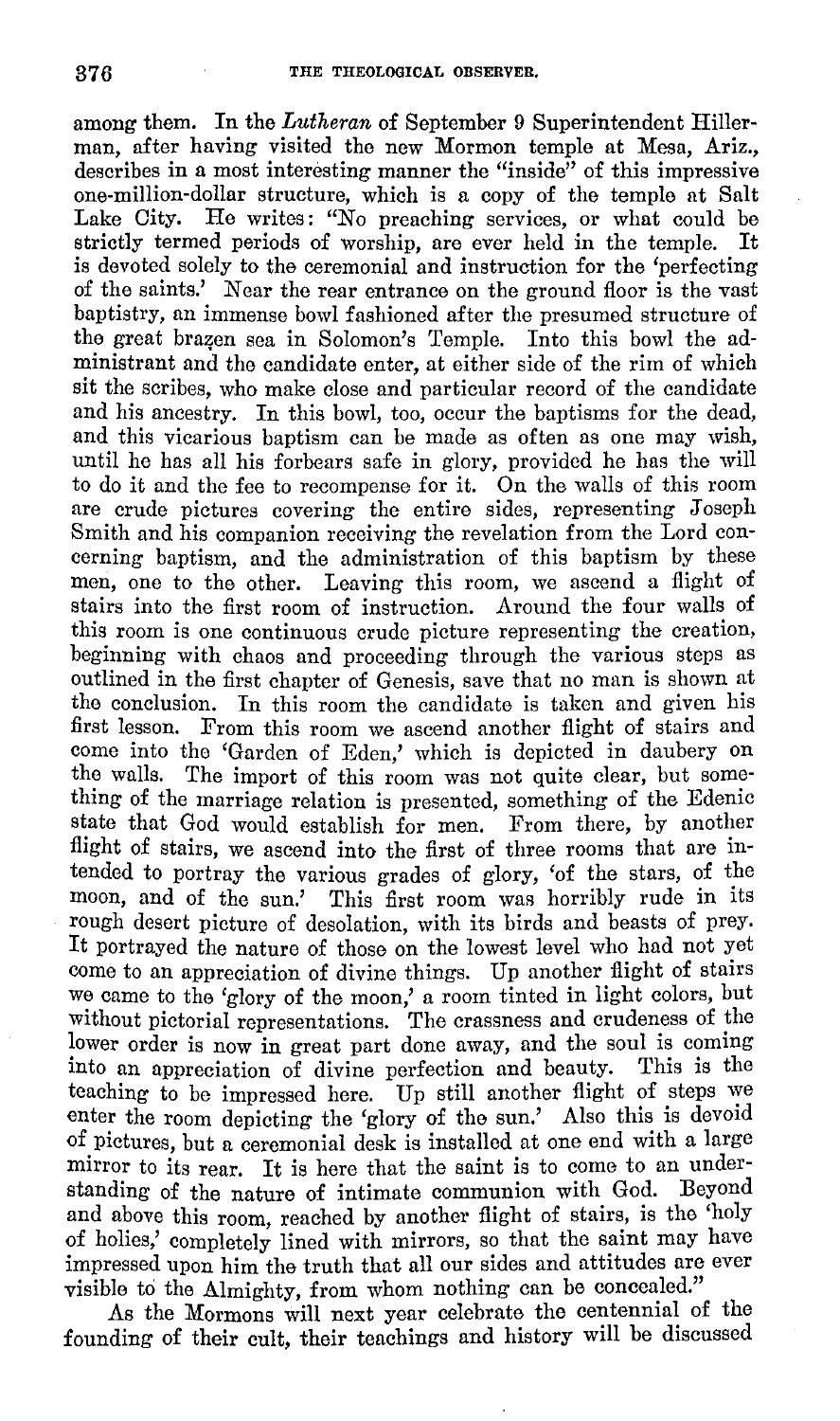with renewed interest. Mormonism is a blend of paganism and perverted Calvinism, a degraded religion of work-righteousness, which is symbolized by their temples, which no longer contain mysteries even for the uninitiated. MUELLER. even for the uninitiated.

The Fruits of Confucianism. — Dr. Scott, writing in the *Sundayschool Times* of September 5, submits a shocking indictment of Confucianism. Unbelievers in their irreverence have not refrained from<br>placing Confucius on the same level with our divine Lord. The placing Confucius on the same level with our divine Lord. following words of Dr. Scott, who has had much experience as an itinerant preacher in China, ought to open their eves. Describing itinerant preacher in China, ought to open their eyes. his visit in a certain locality, he says: "Coming forth from the holy precinct, I noted the characters engraved on the granite slabs over the elaborate, triple-gated entrance in honor of Confucius. To the right I read: 'He is the ancestral sage of 10,000 ages'; to the left: 'His doctrine is the crown of the past, the present, and the future'; over the central one, highest and widest and most honoring: 'His character is worthy of classification with Heaven and Earth' (the Chinese way of saying: 'He belongs to the supreme order or rank of Deity'). Very well! Let us look to see what this paragon can do near his own retired and sacred seat.

"It was fitting that near this official government temple there should be an official government school; and so there was only a few rods away. I went with my friend to inspect it. Both sides of the narrow street leading thereto were lined solidly with disreputable houses, out of the doors and windows of which brazen-mannered, hard-faced harlots, pink-painted and gaily dressed, lolled and stared. They were there for the convenience of the students - openly so, without let or hindrance, except as they were watched, lynx-eyed, by old she-devils, lest a girl try to escape her slave-owner.

"Probably every one of these girls had been stolen by professional procurers or bought by them of the girls' parents. Few mature, heathen Chinese women, hard as is their lot, would exchange it for this one. But these scarlet ones, having from babyhood been trained to the trade, know nothing else than the vacant-minded hell in which they move. Confucianism makes no protest against this buying and stealing and violating business, against this sale of body and damnation of soul. So there was no one under the spell of Confucius, in his world, to raise a voice against this concrete situation, much less to fight it.

"And, beginning from the 'holy' temple precinct, these places ran plumb up against the school wall! Imagine such a row in a Christian land stretching along a street and connecting a church with a college campus! This is the damnable poison of paganism, Confucianism included; its false religions have no motive, much less power, - not even a concern, - to protest against the violence of man; no remedy to offer for the ruin wrought by the Evil One. They take all sin as a matter of fact, to be sinned, and incurable: and they don't care. Such, in its practical outworking, on the sex side, is the spiritual strength of Confucianism that talks much, in the books, about 'the princely Man' who *ought* to 'rectify himself.'"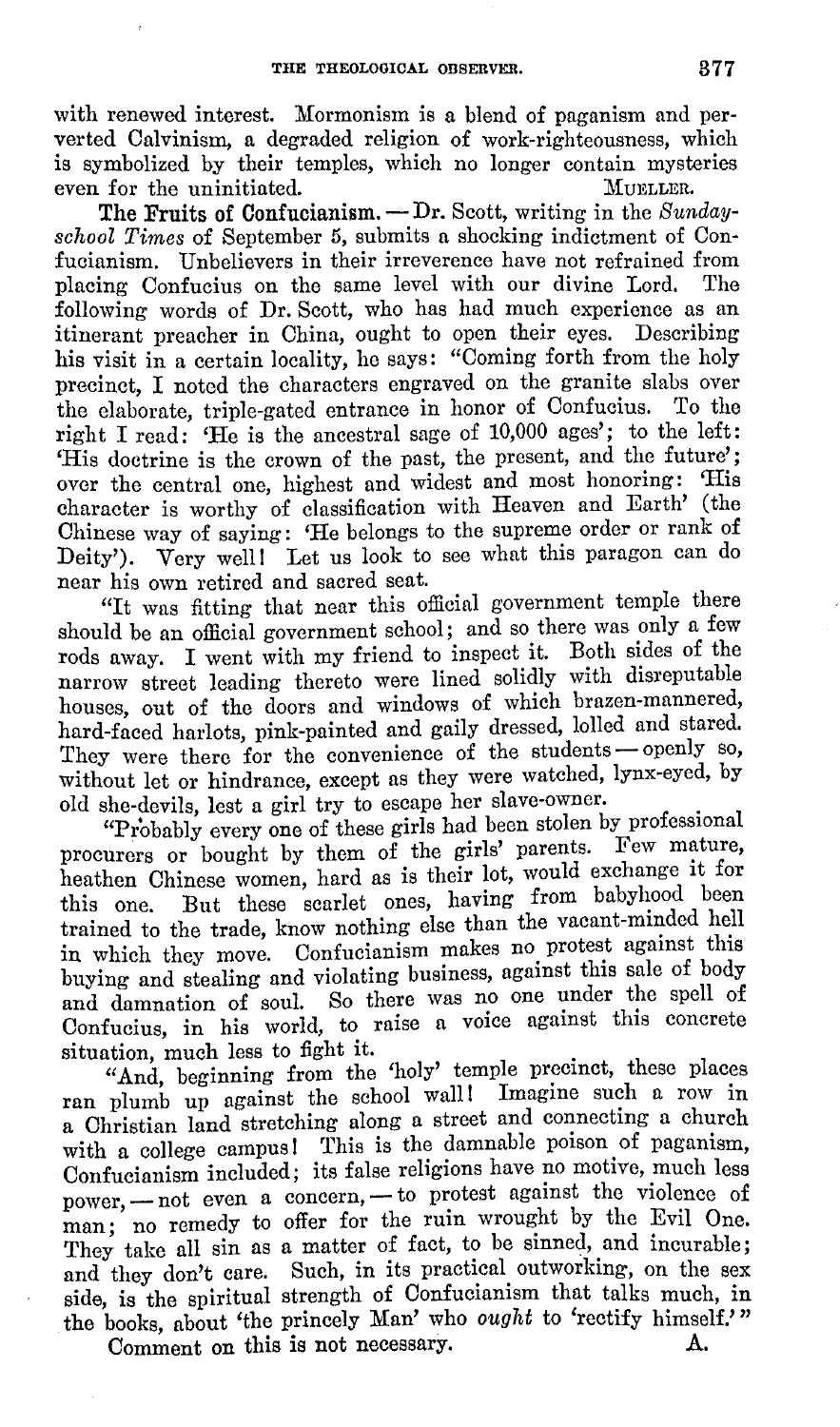### Glimpses from the Observer's Window.

*'l'he recent convention of the U. L. (],* (Merger) at Richmond, Va., was attended by 500 delegates. The *Lutheran* says: "President Knubel, whose election to a fourth term is in small part a tribute to his very great ability as a presiding officer, is no martinet in the chair, but he makes the delegates attend to business during sessions."

*Of the expenses of the Richrnoml convention* the *L1tthcran* says: "The convention's expense account to the general body is about two thousand dollars a day. If one values the cost of living and the time given it, a ten-day meeting means \$100,000." Quite an investment!

*Concerning statistics* the executive board of the U. L. C. voiced the following complaint: "It is most unfortunate that incomplete and incorrect statistical reports have reduced our confirmed memhership in a desire to avoid apportionment obligations, and the comparative stand-ing of our body has suffered as ii consequence." Dr. Kieffer, the statistical expert of the U. L. C., is of the opinion that his church-body during the last biennium has lost  $150,000$  members  $-$  a loss due to the desire of pastors and congregations to lessen their apportionment.

*What distressing situations* may arise for churches which ordinarily throw their pulpits open to lecturers on any topic at **all** was witnessed lately in Detroit, when the Ministerial Alliance, bowing to the Chamber of Commerce, reversed its usual "open-to-all" policy and refused to let labor representatives, whose convention was in session **in** that city, occupy the local pulpits. The severe castigation of these churches by labor leaders was well deserved. One asks, Why were men that represent labor barred while advocates of false teachings are welcome whenever they appear?

Dr. A. C. Dieffenbach, editor of the *Ohristian Register*, Boston, com-<br>plains that Liberalists have given up the fight and arc retreating before the political forces "who are making dogma into a statute and are driving out all who preach and teach the modern view of the Bible and religion. The *Lutheran Church Herald*, our authority for the above quotation, says very correctly that the opposition which Dr. Dieffenbach complains of consists in nothing but this, that Modernism has been prohibited to teach its pernicious tenets in the tax-supported public shools of certain States. It seems that when a person refuses to listen to Modernists, this is styled persecution by them.

"August 15, 1926, marked the four-hundredth anniversary of the translation of the New Testament into Swedish. This work was performed by the Swedish Reformer, Olaus Petri." - Lutheran Companion.

. *Dr. Rudisill,* writing in the *Lutheran,* describes a service he attended m St. Peter's at Rome. He says: "The ritual was extremely fornml. No less than ten priests participated, each reminding one of a peacock with tail spread, The whole thing left the impression that one of the purposes of the procedure was 'to display the ecclesiastical wardrobe.'" Of the statue of St. Peter, and the strain it is put to, he writes: "A constant procession passed by, the people kissing the great toe of the right foot. A count showed that no less than twenty persons performed this meritorious [?] act each minute. This toe is worn bright and is said to have been replaced several times on account of this heavy osculatory traffic."

,1 *collection of transla.tions of the Lord's Prayer* was handed to the Pope. One thousand languages arc said to be represented in this collection. Together with this item we find the information that the British Bible Society has published the Scriptures in 700 different languages.

*Der Elsaessische Luthcraner* quotes a Mr. K C. Thompson, who has spent many years in British East Africa, to the effect that the aborigines of the African interior arc fast drifting into Mohammedanism and that